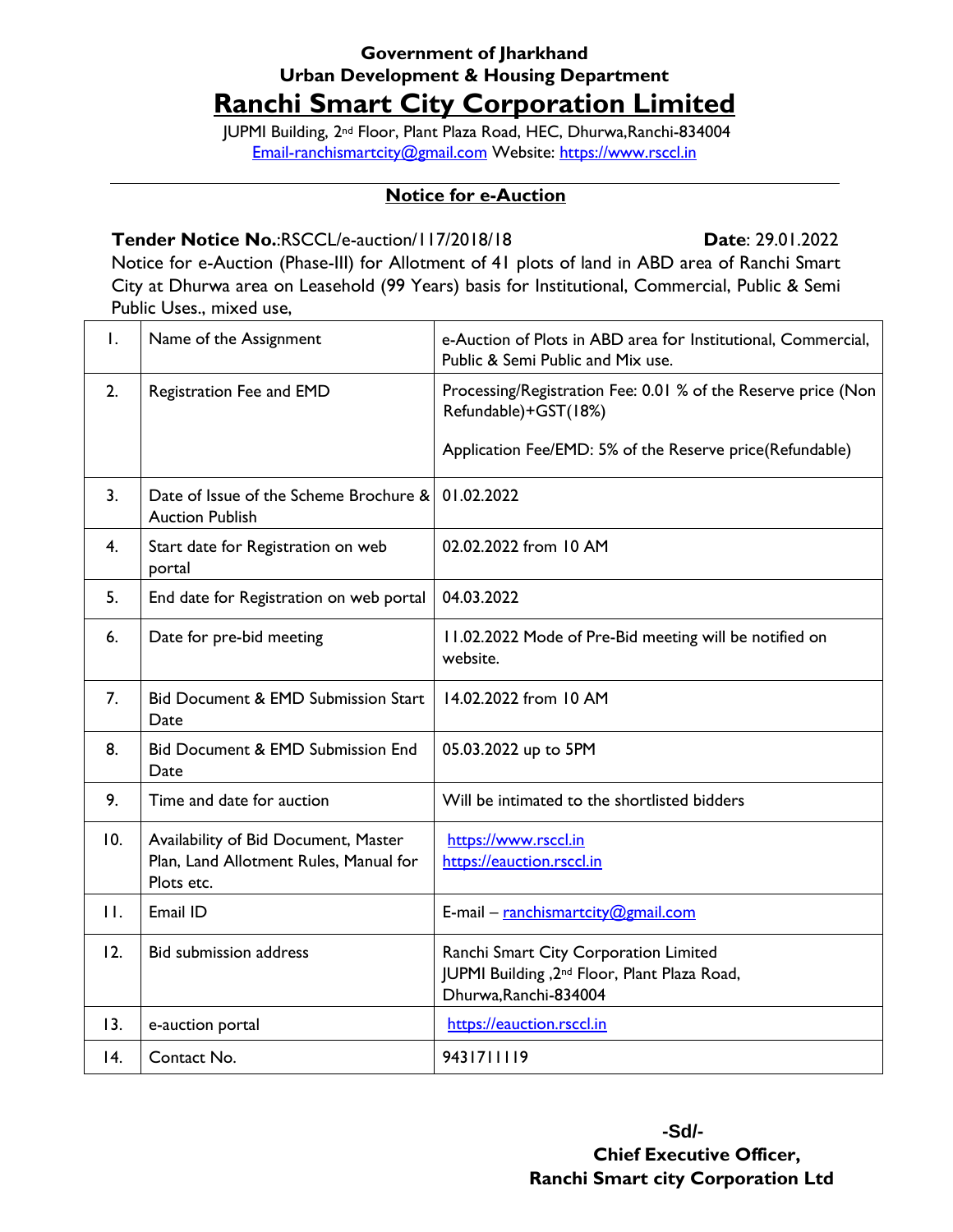Ranchi Smart city Corporation Limited (RSCCL), a company under Urban Development & Housing Department, Government of Jharkhand invites online from eligible bidders for allotment of 41 plots on leasehold (99 Years) basis, which is located in ABD area Ranchi Smart City, Ranchi for Institutional, Commercial, Public & Semi Public and Mix Use. As per term and conditions, specified in Jharkhand Smart Cities and Other Fixed Assets( Utilization, Allotment and Disposal) Rules 2019 and manual for allotment of land through e-Auction process to be conducted in the e-Auction portal of RSCCL.NIT is released in this matter on our website- [https://www.rsccl.in](https://www.rsccl.in/) & [https://euction.rsccl.in](https://euction.rsccl.in/)

Interested bidders can apply for the plots as mentioned below along with the required documents and Fees at e-Auction portal at [https://euction.rsccl.in](https://euction.rsccl.in/) from 01.02.2022 at 10AM to 05.03.2022 Upto 5 PM.

The details of Plots along with required frees are given below:

| SI.<br>No.           | <b>Plot</b><br>No. | <b>Plot Details</b>                                                  | Area of<br><b>Plot</b><br>(Acres) | <b>Total</b><br><b>Reserve</b><br><b>Price</b><br>$($ In Rs. $)$ | <b>Processing</b><br><b>Fee/Registratio</b><br>n Fee (0.01% of<br><b>Total Reserve</b><br>Price in Rs.) | <b>Application</b><br>(EMD) Fee<br>(5% of Total<br><b>Reserve</b><br>Price in Rs.) |  |  |  |  |
|----------------------|--------------------|----------------------------------------------------------------------|-----------------------------------|------------------------------------------------------------------|---------------------------------------------------------------------------------------------------------|------------------------------------------------------------------------------------|--|--|--|--|
| <b>INSTITUTIONAL</b> |                    |                                                                      |                                   |                                                                  |                                                                                                         |                                                                                    |  |  |  |  |
| 1                    | 3                  | <b>TECHNICAL COLLEGE</b>                                             | 14.5                              | 300150000                                                        | 30015                                                                                                   | 15007500                                                                           |  |  |  |  |
| $\boldsymbol{2}$     | $\overline{7}$     | <b>ARTS</b><br><b>AND</b><br><b>CRAFT</b><br><b>INSTITUTE</b>        | 5.6                               | 115920000                                                        | 11592                                                                                                   | 5796000                                                                            |  |  |  |  |
| 3                    | 8                  | <b>MANAGEMENT</b><br><b>HEALTH</b><br>&<br><b>RESEARCH INSTITUTE</b> | 5.6                               | 115920000                                                        | 11592                                                                                                   | 5796000                                                                            |  |  |  |  |
| 4                    | 9                  | <b>SCHOOL</b><br><b>WITH</b><br><b>HOSTELS</b><br><b>FACILITY</b>    | 9.22                              | 190854000                                                        | 19085                                                                                                   | 9542700                                                                            |  |  |  |  |
| 5                    | 10                 | <b>LAW COLLEGE</b>                                                   | 5                                 | 103500000                                                        | 10350                                                                                                   | 5175000                                                                            |  |  |  |  |
| $6\phantom{1}6$      | 11                 | <b>FASHION INSTITUTE</b>                                             | 3.95                              | 81765000                                                         | 8177                                                                                                    | 4088250                                                                            |  |  |  |  |
| $\overline{7}$       | 12                 | <b>ECONOMICS SCHOOL</b>                                              | 7.33                              | 151731000                                                        | 15173                                                                                                   | 7586550                                                                            |  |  |  |  |
| 8                    | 14                 | <b>INSTITUTE</b><br><b>HOTEL</b><br><b>OF</b><br><b>MANAGEMENT</b>   | 6.78                              | 140346000                                                        | 14035                                                                                                   | 7017300                                                                            |  |  |  |  |
| 9                    | 15                 | <b>INSTITUTE -1</b>                                                  | 4.49                              | 92943000                                                         | 9294                                                                                                    | 4647150                                                                            |  |  |  |  |
| <b>COMMERCIAL</b>    |                    |                                                                      |                                   |                                                                  |                                                                                                         |                                                                                    |  |  |  |  |
| 10                   | 27                 | <b>COMMERCIAL / OFFICE -1</b>                                        | 2.85                              | 377568000                                                        | 37757                                                                                                   | 18878400                                                                           |  |  |  |  |
| 11                   | 28                 | 5 STAR HOTEL -1                                                      | 5.00                              | 662400000                                                        | 66240                                                                                                   | 33120000                                                                           |  |  |  |  |
| 12                   | 29                 | <b>COMMERCIAL / OFFICE -2</b>                                        | 6.25                              | 828000000                                                        | 82800                                                                                                   | 41400000                                                                           |  |  |  |  |
| 13                   | 30                 | RETAIL / MALL-1                                                      | 5.43                              | 719366400                                                        | 71937                                                                                                   | 35968320                                                                           |  |  |  |  |
| 14                   | 31                 | <b>3 STAR HOTEL</b>                                                  | 3.00                              | 397440000                                                        | 39744                                                                                                   | 19872000                                                                           |  |  |  |  |
| 15                   | 32                 | FIVE STAR HOTEL -2                                                   | 5.76                              | 763084800                                                        | 76308                                                                                                   | 38154240                                                                           |  |  |  |  |
| 16                   | 34                 | <b>COMMERCIAL / OFFICE -3</b>                                        | 8.30                              | 1099584000                                                       | 109958                                                                                                  | 54979200                                                                           |  |  |  |  |
| 17                   | 35                 | <b>COMMERCIAL-4</b>                                                  | 1.20                              | 158976000                                                        | 15898                                                                                                   | 7948800                                                                            |  |  |  |  |
| 18                   | 36                 | <b>HATT</b>                                                          | 1.50                              | 198720000                                                        | 19872                                                                                                   | 9936000                                                                            |  |  |  |  |
| 19                   | 37                 | <b>VENDING AREA - A</b>                                              | 1.50                              | 198720000                                                        | 19872                                                                                                   | 9936000                                                                            |  |  |  |  |